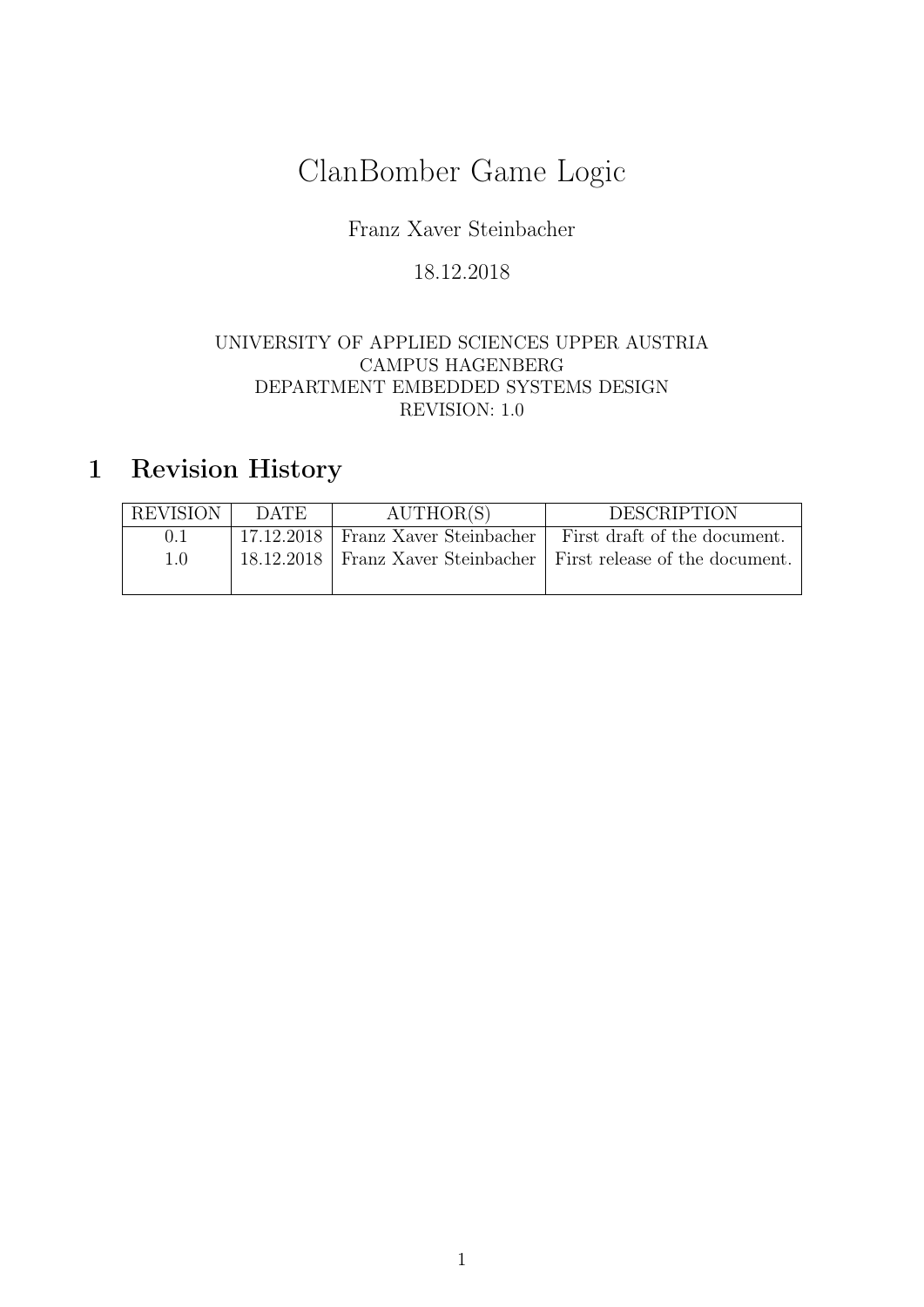## 2 Basic

## 2.1 Abstract

The following document will describe the game logic of the Bomberman clone ClanBomber.

## 2.2 Game States

The Game has following states:

- PRE-GAME
- IN-GAME
- POST-GAME



Figure 1: Game States

The State Diagram shows the three different game states. After the start up the game enters the pre-game state. Now the server waits until enough players are connected, then the server enters the in-game state.

In the in-game state the server runs the game logic and sends the information to the clients. When the game is over the server enters the post-game state and sends the ranking to the clients. Then the server goes back to the pre-game state and starts a new game iteration.

## 2.3 Game Sequence

The Sequence Chart shows the communication between the main classes inside the server.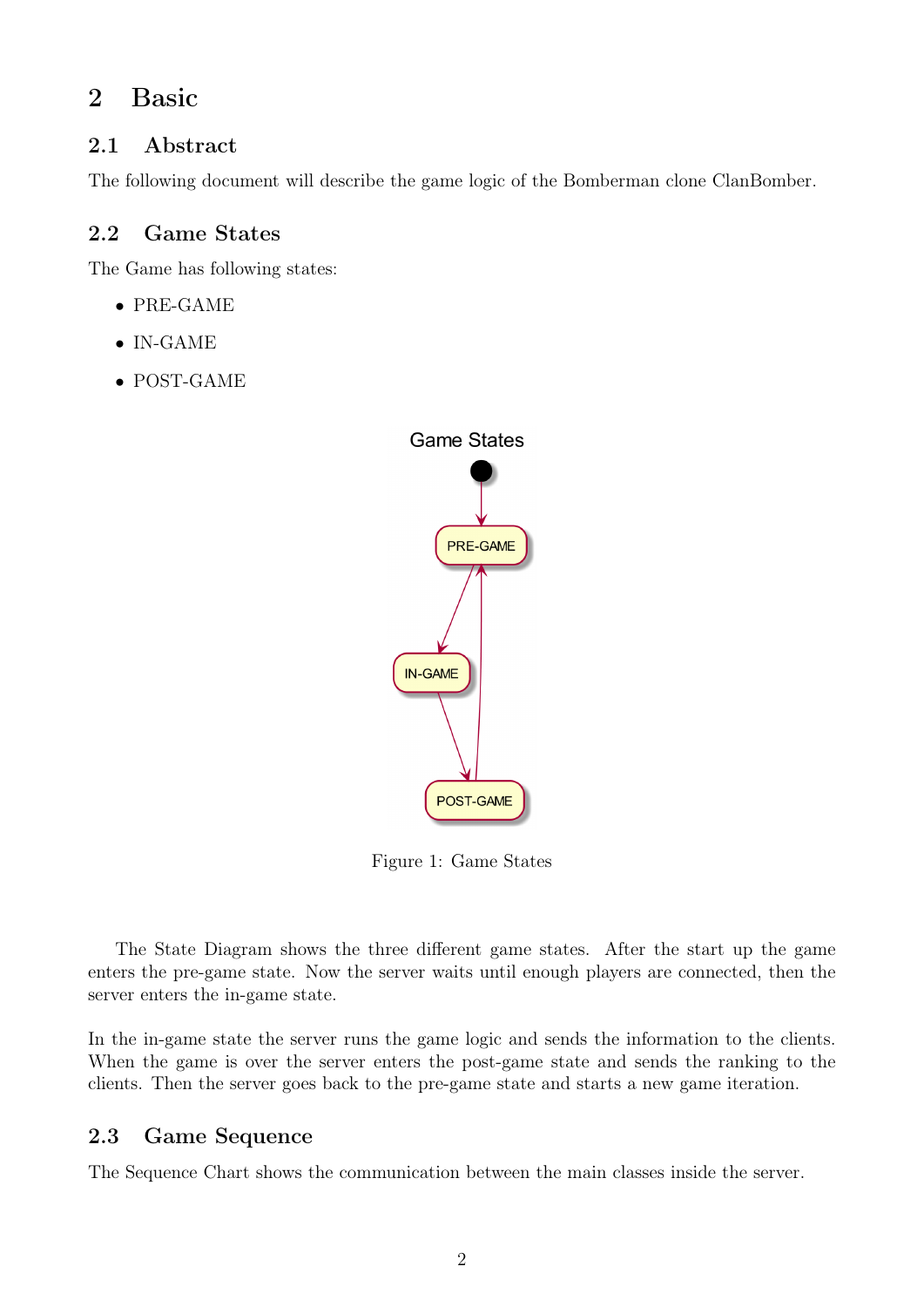

Figure 2: Game Sequence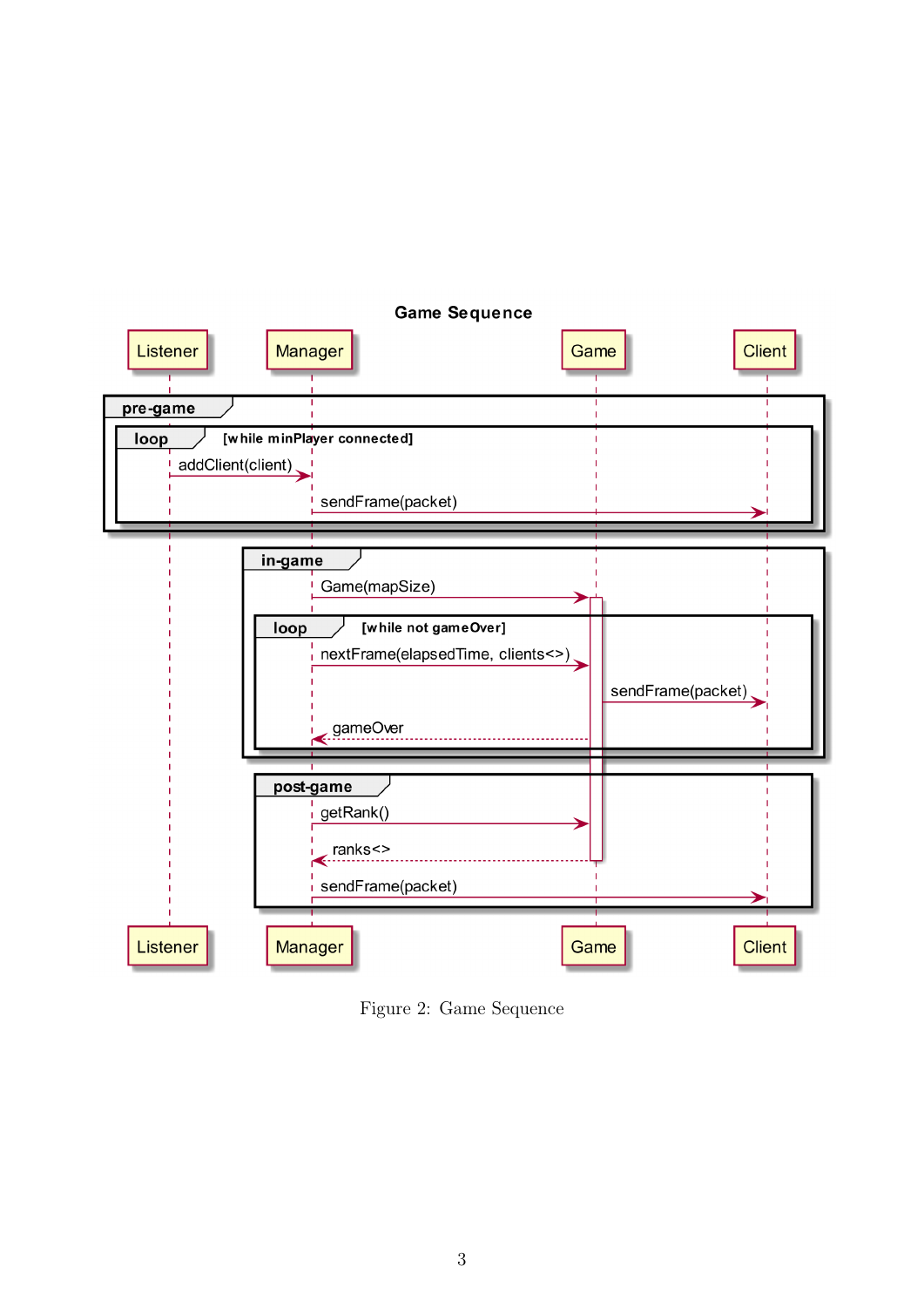The Manager Class is the main part of the server, it manage the game states, the connection and disconnection of clients. When enough player have connected the manager create a object of the class Game.

Class Game represents the Game Logic, with collision detection, map, player management and the win condition.

The Cient Class represents the Connection to the client, with the interfaces getInput and sendFrame the logic can access the clients.

#### 2.4 Game Logic

The main Game Logic is hosted in the nextFrame function. The function is called with the elapsed time till the last call and a vector with the connected clients.

With the elapsed time the logic can calculate the movement and the time when a bomb explodes.

NextFrame operates the following steps:

- 1. If a clients connect during the game, add the client to the game with 0 lives.
- 2. Remove all disconneted players.
- 3. Calculate the flame timeout, if the flame timeout is lower than 0, remove the flame.
- 4. Check if a bomb is inside a flame, if yes the bomb explodes.
- 5. Calculate the bomb timeout, if the timeout is lower than 0, let the bomb explode.
- 6. Create the flames for the exploding bombs.
- 7. Reduce the immortal time of the players.
- 8. Check if a player is inside a flame, if yes check if the player is immortal, if no decrement the live count.
- 9. Check if a player is dead, if yes add the player to the dead list.
- 10. Check the input and move the players and set the bombs.
- 11. Check if a player picks up a item.
- 12. Send the result to the clients.
- 13. Check if the game is finished.
- 14. Return the game state(true if game is over, else false).

#### 2.4.1 Map

The Map is a square with a minimum of 8x8 and four different type of fields:

- Empty: a field where the player can move and place bombs.
- Fixed: a undestroyable block that can't be destroyed or the player can't move or place bombs at this field.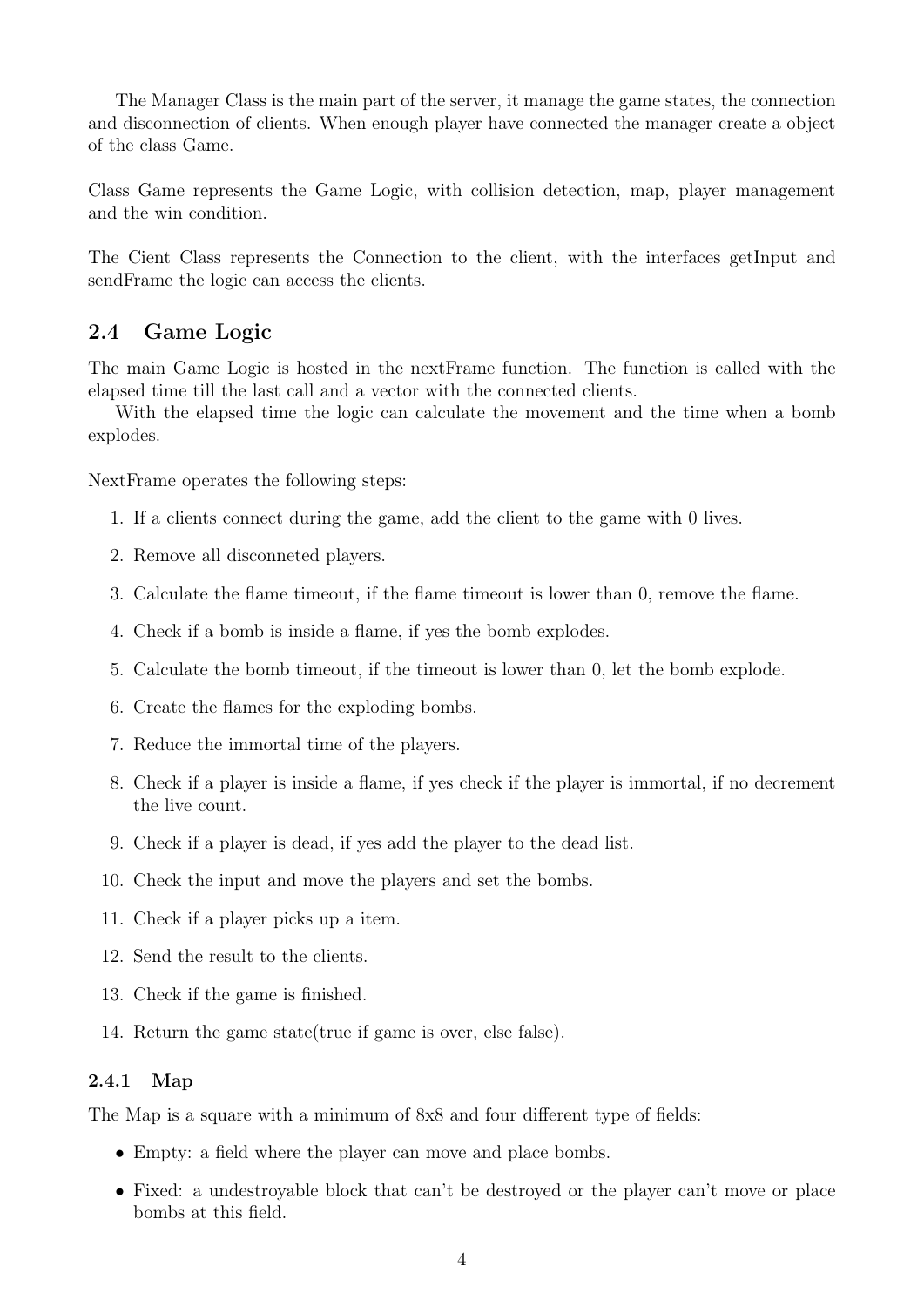- Breakable: a destroyable block, which can be destroyed with a bomb.
- Item more bombs: the player which moves first to this field get a additional bomb.

| Field            |     | Move Place Bomb Destroy |     |
|------------------|-----|-------------------------|-----|
| Empty            | Yes | Yes                     | Nο  |
| Fixed            | Nο  | No                      | No  |
| <b>Breakable</b> | -No | No                      | Yes |
| Item             | Yes | Yes                     | Yes |

For the detail map definition see the Network Protocol Specification.

#### 2.4.2 Player

A player has the following variables:

- ID: the unique player id
- Bombs: number of bombs the player can place
- Lives: number of remaining lives, if 0 the player is dead
- Direction: the moving direction of the player
- Position X: the x coordinate as float
- Position Y: the y coordinate as float
- ImmortalTime: the remaining time span in which the player is immortal and can't be killed

To kill a player, the player have to touch a flame. When this happens the player lose a life and his immortal time is set a defined timeout. While this time the player can't be killed.

If a player is killed and he has no remaining lives, he can't do anything more. He has to wait until the game ends.

#### 2.4.3 Movement

The movement of a player is calculated with the inputs from the client and the elapsed time till the last call.

The movement constant is defined with 4 fields per second.

A player can operate following move commands:

- up
- down
- left
- right
- idle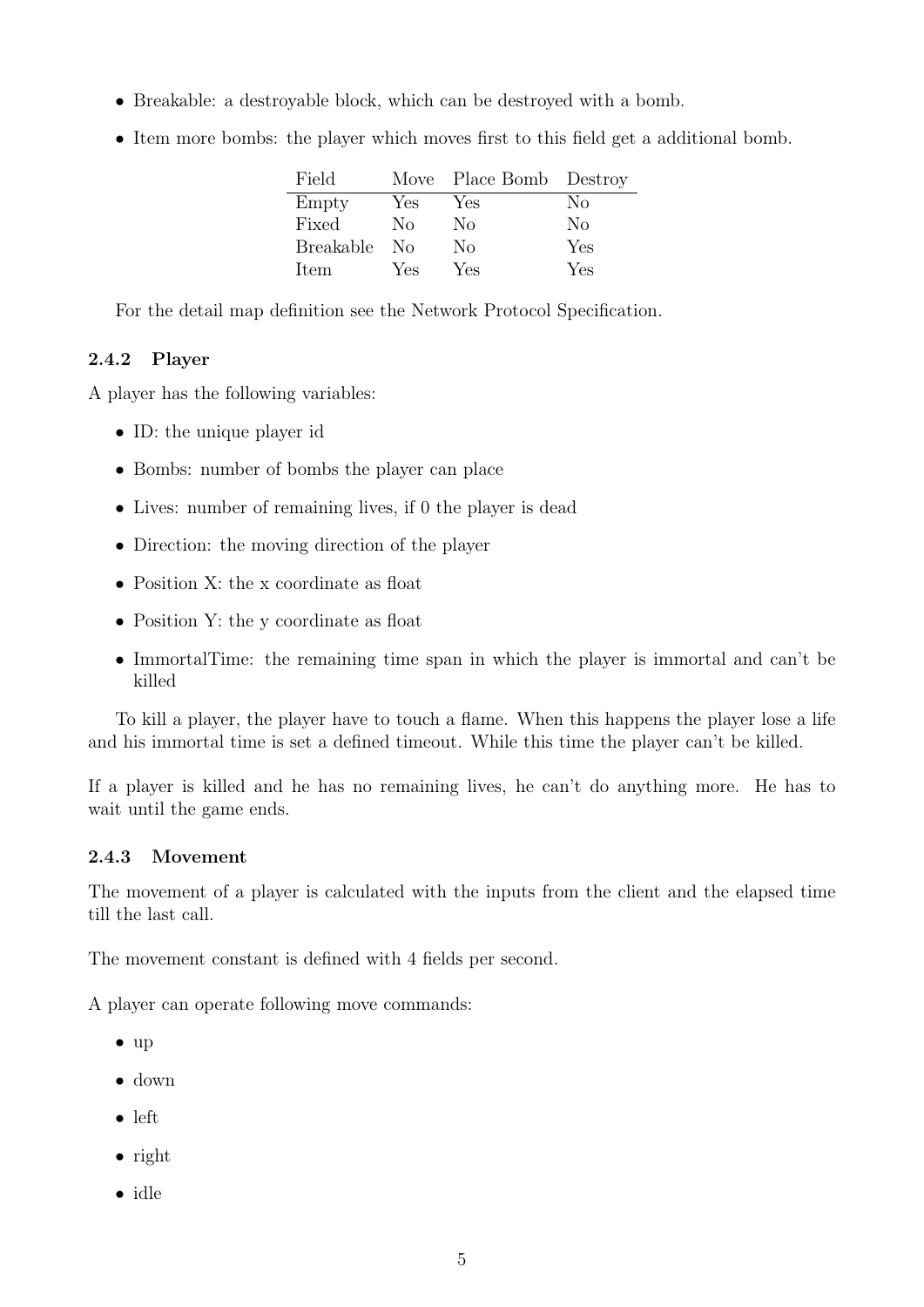When the command idle is received the logic does nothing and the player remains at his position.

When a moving command (up, down, left or right) is received the logic checks if the player can move in this direction. For this purpose the logic has to check the neighboring fields. If the field is empty or a item the player can move to this field. If the field is a block the player only can move to the middle of the current field.

When a place bomb command is received from the client the logic checks the ticking bombs of the player on the field. If the player has bombs left he can place the bomb. A player can only place one bomb at a field.

| ESDBomber                  | - | $\Box$ | $\times$ |
|----------------------------|---|--------|----------|
|                            |   |        |          |
| Empty<br>Fixed             |   |        |          |
| Œ<br><b>Breakable</b><br>▬ |   |        |          |
| U<br>Г                     |   |        |          |
|                            |   |        |          |
|                            |   |        |          |
|                            |   |        |          |
| Ш<br>û<br>в                |   |        |          |
| ک<br>P.<br>×<br>÷          |   |        |          |
|                            |   |        |          |

Figure 3: Move Logic

The image shows the movement option for two different players.

### 2.4.4 Bomb

A bomb has the following variables:

- ID: the player id
- Position X: the x coordinate as float
- Position Y: the y coordinate as float
- Timeout: the remaining time until the bomb explodes

When the timeout of a bomb is less than 0 or the bomb is hit by a flame the bomb explodes and is removed from the bomb vector.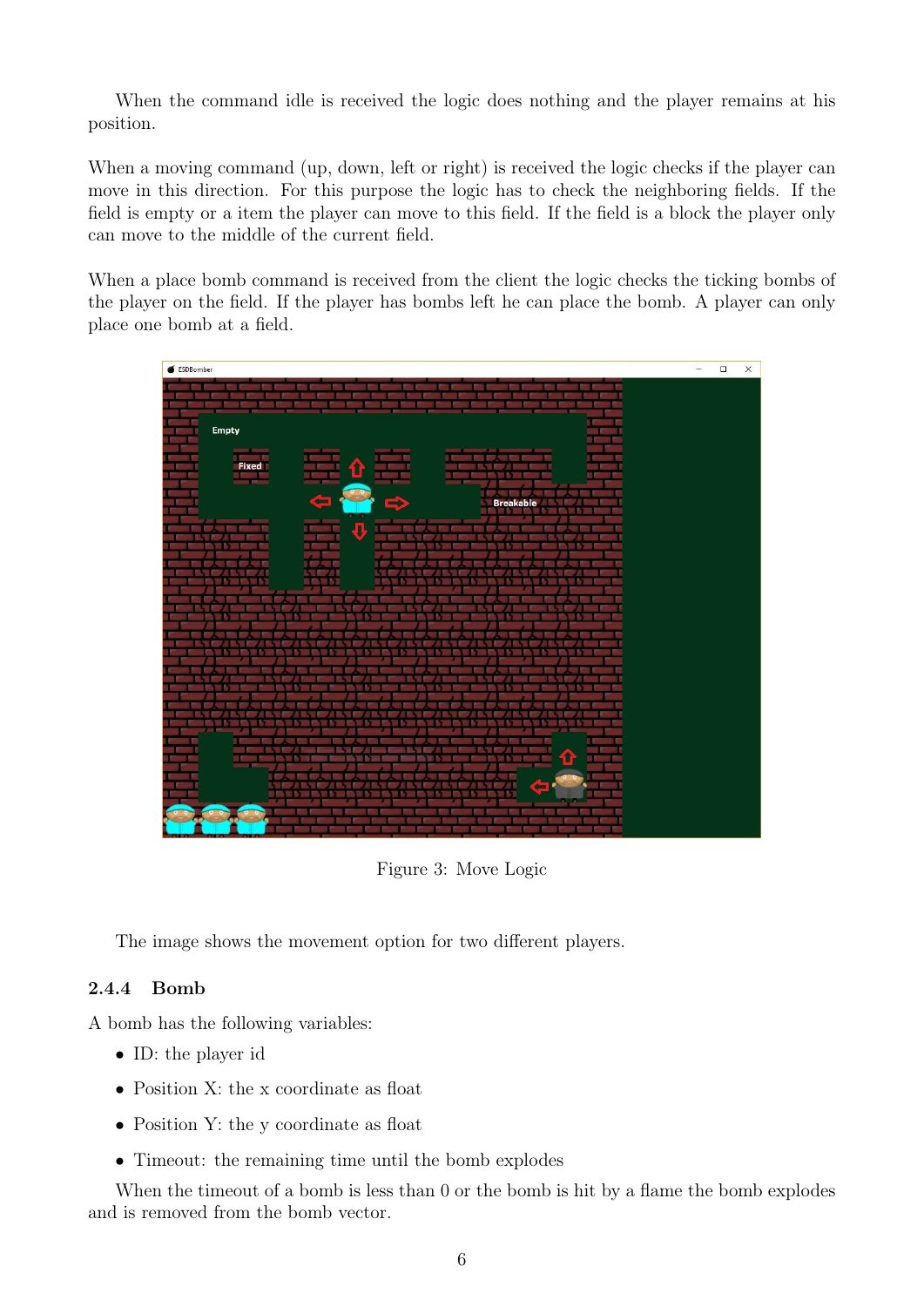#### 2.4.5 Flame

A flame has the following variables:

- ID: the player id
- Position X: the x coordinate as float
- Position Y: the y coordinate as float
- Timeout: the remaining time until the flame is removed

When the timeout of a flame is less than 0 the flame is removed from the flame vector.



Figure 4: Flame Logic

The picture shows the spreading of a flame. With the center the flame has a maximum spread of 3 fields.

Each time when a bomb explodes the flames for the bomb are calculated. If a flame hits a destroyable block the block is destroyed and the flame is blocked at this position.